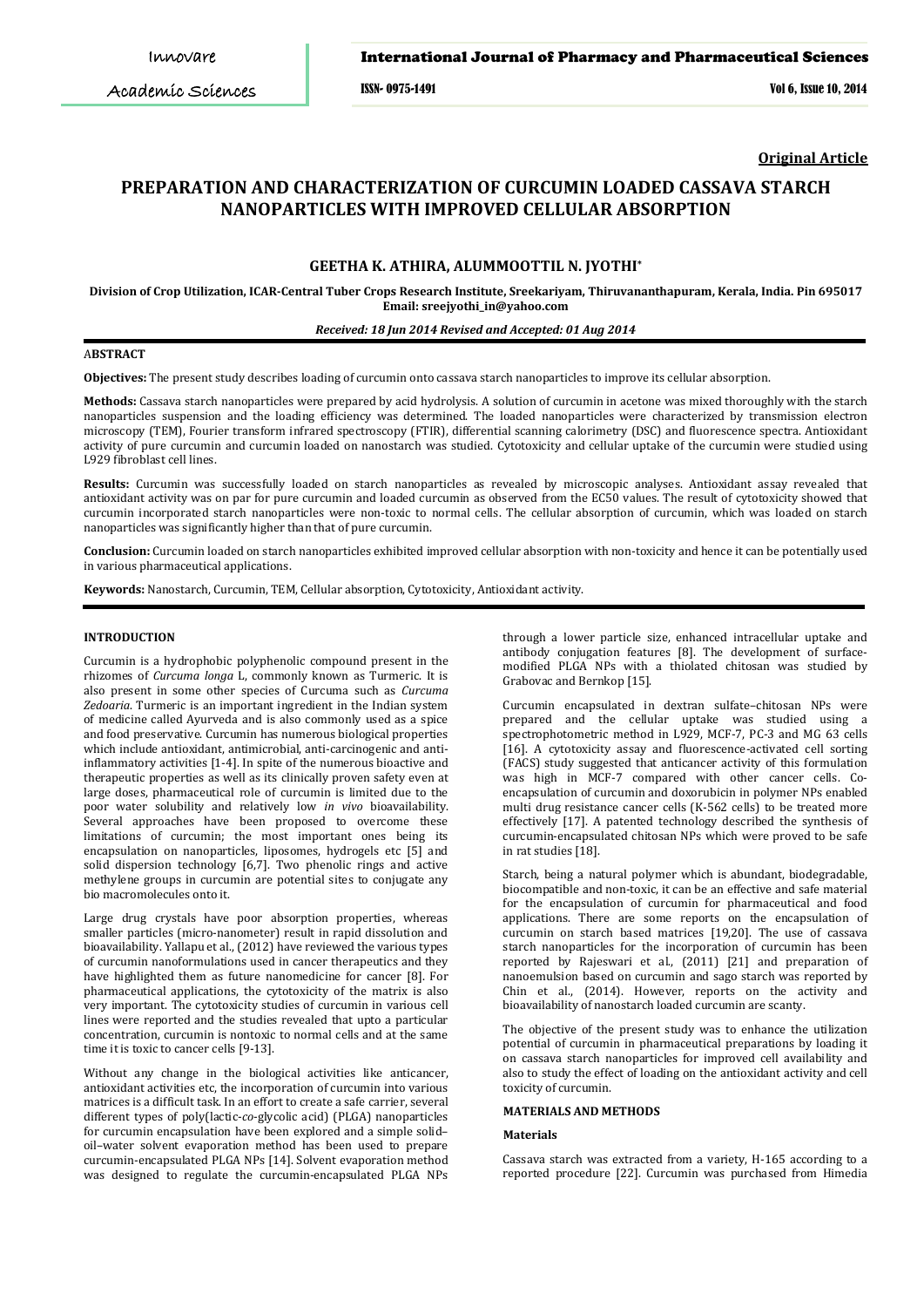Laboratories (Mumbai, India) and all other chemicals used were of analytical grade.

## **Methods**

## **Preparation of cassava starch nanoparticles**

Cassava starch was subjected to acid hydrolysis according to the procedure of Angellier et al., [23]. Briefly, 5g of cassava starch was weighed out into a 100 mL Erlenmeyer flask and 50 mL of 3.16M sulphuric acid solution was added to it. The flasks were kept under shaking at a speed of 100 rpm at a temperature of 30±2o C for five days. The starch nanoparticles were filtered through a Millipore filter having a pore size of 220 nm.

## **Loading of curcumin on starch nanoparticles**

The loading of curcumin on starch nanoparticles was performed as follows [21]: To the cassava starch nanosuspension, curcumin dissolved in acetone (30mg in 5 mL) was added with continuous stirring. The resulting solution was centrifuged and washed with methanol to remove any free curcumin until the filtrate became colourless. The product obtained was air dried.

### **Loading efficiency of curcumin**

The loading efficiency of curcumin on starch nanoparticles was calculated as per a reported procedure [24]. Curcumin incorporated starch nanoparticles prepared as described in the previous section, were collected by centrifugation.

The filtrate was collected and the curcumin present in it was quantified spectrophotometrically. From the free curcumin available in the supernatant, the entrapped curcumin was calculated and was expressed as loading efficiency.

$$
Loading Efficiency = \frac{Weight of curcumin loaded (mg) \times 100}{Initial weight of curcumin (mg)}
$$

#### **FTIR analysis**

The vibrational spectra of the compounds were taken from a Perkin Elmer FTIR spectrometer (Spectrum RX1, Perkin Elmer, Norwalk, CT, USA). The spectra were recorded in the wave number range 400- 4000 cm-1 using a diffused reflectance accessory (DRA) and the background spectrum was that of KBr.

#### **Scanning electron microscopy (SEM)**

The ultra structure of the samples was studied using a scanning electron microscope (JEOL/EO model JSM-6390, JEOL, Tokyo, Japan) at 15 KV.

## **Fluorescence spectra**

The fluorescence spectra of the samples were taken by using a FluoroLog-3 spectro fluorometer (Horiba Scientific, Japan). The pure curcumin and curcumin loaded nanostarch samples in water were excited at a wavelength of 400 nm. The spectra were obtained in the wavelength region of 400 nm to 650 nm.

#### **Transmission electron microscopy (TEM)**

The TEM images of starch nanoparticles and the curcumin loaded nanoparticles were obtained using a Jeol 1001 Transmission electron microscope (Jeol Ltd., Japan) operating at 80 KV accelerating voltage.

## **Differential scanning calorimetry (DSC)**

The DSC analysis of the samples was carried out on a Mettler Toledo DSC instrument (DSC 22e, Mettler Schcoerfenbach, Switzerland). The melting temperature of curcumin, nanostarch and curcumin incorporated starch nanoparticles was recorded by heating 5mg of each sample in a DSC aluminium pan from 30 to 300°C at a rate of  $20°C/min$  and cooling back to  $30°C$  at the same rate. An empty aluminium pan was used as reference. The melting temperature (Tm ) and enthalpy of melting (ΔH) were recorded and the determinations were done in triplicate.

### **X-Ray diffraction studies**

The powder X-ray diffraction patterns of the samples were recorded using a Bruker X-ray diffractometer (Model D8 Advance, Bruker AXS Inc., Madison, W1 USA) with Cu Kα radiation ( $λ = 0.15406$  nm).

## **DPPH assay**

The antioxidant activity of the samples was studied by DPPH assay [25]. The initial concentration of 2,2-diphenyl-1-picrylhydrazyl  $(DPPH)$  was set as  $10<sup>-2</sup>$  mmol in the assay. The result was interpreted in terms of EC50 values, which is the amount of antioxidant necessary to decrease the initial concentration of DPPH by 50%. The percentage of DPPH inhibited by the antioxidant at a particular time was calculated as follows:

```
% Inhibition of DPPH = [(Ab<sub>c</sub>-Ab<sub>s</sub>)/Ab<sub>c</sub>] \times 100
```
Where,  $Ab<sub>c</sub>$  and  $Ab<sub>s</sub>$  were the absorbance of the control and the sample respectively.

#### **Cytotoxicity study**

L929 fibroblast cell lines were purchased from National Center for Cell Science (Pune, India) and was maintained in Dulbecco's modified eagles media (Mumbai, India) supplemented with 10% FBS (Invitrogen) and grown to confluency at  $37^{\circ}$ C in  $5\%$  CO<sub>2</sub> in a humidified atmosphere in a CO<sub>2</sub> incubator (NBS, Eppendorf, Germany). The cells were trypsinized (500 µl of 0.025% Trypsin in phosphate buffer (PBS)/0.5 mM EDTA solution (Himedia)) for 2 minutes and passed to T-flasks in complete aseptic conditions. Extracts were added to grown cells at a concentration of 10µg and 50µg from a stock of 10mg/ml and incubated for 24 hours. The % difference in cell viability was determined by standard MTT assay after 24 hours of incubation. The cell culture suspension was washed with 1×PBS and then added 30 µl of MTT solution to the culture (MTT-5mg/ml dissolved in PBS). It was then incubated at 37°C for 3 hours. MTT was removed by washing with 1×PBS and 200 µl of DMSO was added to the culture. Incubation was done at room temperature for 30 minutes until the cell got lysed and colour was obtained. The solution was transferred to centrifuge tubes and centrifuged for 2 minutes to precipitate cell debris [26]

The percentage cell viability was calculated as follows:

% Cell viability = 
$$
\frac{\text{Mean absorbance of sample}}{\text{Mean absorbance of control}} \times 100
$$

#### **Cellular uptake**

The cellular uptake of curcumin was studied in L929 fibroblast cell lines**.** The cells were incubated with media containing native curcumin and curcumin incorporated starch nanoparticles with a concentration similar to that used for cytotoxicity studies. After 24h, the cells were taken out from the media, washed with phosphate buffer, dried and then images were taken by using a fluorescent microscope.

### **RESULTS AND DISCUSSION**

#### **Loading efficiency**

The loading efficiency of curcumin on cassava starch nanoparticles was found to be quite high and it was 66.57%. According to earlier studies, it was found that the loading efficiency of curcumin on nanoparticles was higher than that in other matrices [5,27,28]. The loading efficiency of curcumin in sunflower oil/ethanol microemulsion was 48% (Chin et al., 2014), whereas it was 68.2% when loaded on transfer some designed for transdermal delivery [24]. Encapsulation efficiency of 61.67% was obtained when curcumin was loaded on pluronic 127 and chitosan nanoparticles [29].

#### **FTIR analysis**

The FTIR spectra of curcumin, nanostarch and curcumin incorporated nanostarch are presented in Figure 1. The spectrum of nanostarch was found to be similar to that of native cassava starch, in which all the typical absorption peaks were present. For nanostarch, the peak at 3373 cm-1 indicated the -OH stretching frequency and the absorption band at 1116 cm-1 represents the -C-O-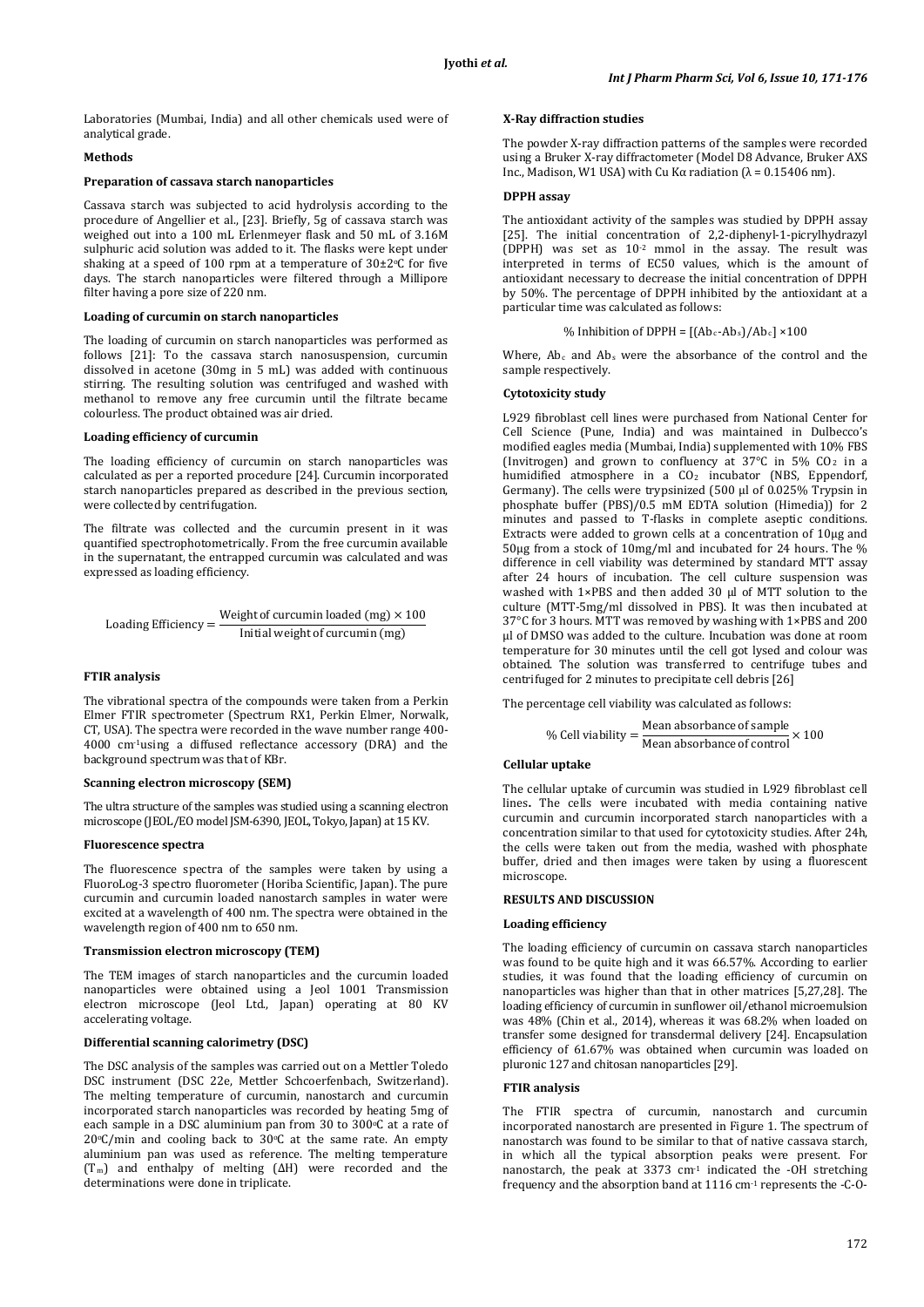stretching on the polysaccharide skeleton. In the case of curcumin incorporated nanostarch, the broad peak around 3400 cm-1 indicates the stretching of hydrogen bonded -OH groups. In the FTIR spectrum of curcumin, the functional groups such as hydroxyl group, carbonyl group and the ethylene group showed peaks at 3509 cm-1, 1600- 1650 cm-1 and 1510 cm-1respectively. For the curcumin incorporated nanostarch, the peaks corresponding to these functional groups were observed at 3500-3200 cm-1, 1629 cm-1 and 1508 cm-1 respectively, which indicates that the major peaks of curcumin were retained in the case of curcumin incorporated nanostarch also. In the spectrum of curcumin, the peaks at 725 cm<sup>-1</sup>, 817 cm<sup>-1</sup>and 967 cm<sup>-1</sup> indicated the bending vibrations of -CH bond of alkene group [30]. In the case of curcumin incorporated nanostarch also, these peaks were observed in the same region. Both curcumin and curcumin incorporated starch nanoparticles showed a peak around 1250 cm-1, which corresponds to the C-O stretching frequency of ether group in curcumin [31, 32]. The peak intensity was almost similar for nanostarch loaded curcumin and pure curcumin. The absorption around  $1500-1400$  cm<sup>-1</sup> indicated the  $-C$ -O elongation frequency of  $-$ OH groups in curcumin and curcumin incorporated nanostarch [30]. Our results are in agreement with the reports of Singh et al., 2013 and Krishna Mohan et al., 2012 [33, 34].



**Fig. 1: FTIR spectra of (a) nanostarch, (b) curcumin loaded on nanostarch and (c) pure curcumin**

## **Scanning electron microscopy (SEM)**

The SEM images of curcumin and curcumin loaded nanostarch are presented in Figure 2. Curcumin was found to have flat rod like structure and the edges of the particles were clearly distinguished and uniform. This was in agreement with earlier reports of Sav et al., (2012) and Aneef et al., (2012) [35, 36]. In the case of curcumin loaded nanostarch samples, two phases were visible and appeared as crystals with a smaller particle size compared to the native curcumin. Here also, the curcumin particles appeared flat and rod shaped, but in very small sizes. The granularity of starch was found to be retained and the starch nanoparticles were visible in association with curcumin particles in a well dispersed condition. A new solid phase formation during the addition of curcumin into starch nanosuspension was observed in earlier studies also [32].



**Fig. 2: SEM images of (a) pure curcumin and (b) curcumin loaded on nanostarch**

## **Fluorescence spectra**

To understand the incorporation of curcumin in nanostarch, the fluorescence emission spectra were taken at an excitation wavelength of 400 nm (Figure 3). Native curcumin and curcumin loaded starch nanoparticles showed an excitation spectrum at the same wavelength, but with change in peak intensity. The peak intensity of the curcumin incorporated nanostarch was greater than that of curcumin alone. In aqueous medium, the higher intensity of the excitation spectra obtained for curcumin incorporated nanostarch indicated that more number of curcumin molecules were available in the medium. The result was similar to that reported by Rajeswari et al., (2011), Yu et al., (2010) and Chin et al., (2014) [38].



**Fig. 3: Emission spectra of (a) curcumin loaded on nanostarch and (b) pure curcumin**

#### **TEM analysis**

The TEM images of starch nanoparticles as well as curcumin loaded nanoparticles are shown in Figure 4. The starch nanoparticles were spherical in shape and most of the particles have a size range of 20- 50 nm. The loading of curcumin on nanostarch resulted in an increase in particles size, which was found to be in the range of 50- 200 nm. The curcumin incorporated nanoparticles were also spherical in shape. In a recent study, Chin et al., (2014) also observed that the mean particle size of curcumin loaded starch nanoparticles were observed in the range 50-80 nm [39].



**Fig. 4: TEM images of (a) nanostarch and (b) curcumin incorporated nanostarch**

## **Thermal Studies**

DSC analysis supports the incorporation of curcumin into starch nanoparticles. The DSC patterns of pure curcumin, nanostarch and curcumin loaded nanostarch are presented in Figure 5. The melting peak of curcumin was observed at 183.57°C with an enthalpy of fusion of 164.7J/g and for nanostarch the melting temperature and enthalpy were  $162.12$ °C and  $160.7$ ]/g respectively. Two melting peaks were observed in the case of curcumin incorporated nanostarch. The peak at 167.54oC corresponds to the melting temperature of nanostarch and that at 177.89°C corresponds to that of curcumin. The enthalpy of fusion was 162.9 and 177.9J/g respectively. The melting temperature of nanostarch increased and that of curcumin decreased slightly during incorporation, whereas enthalpy of fusion increased in both cases. The melting peak for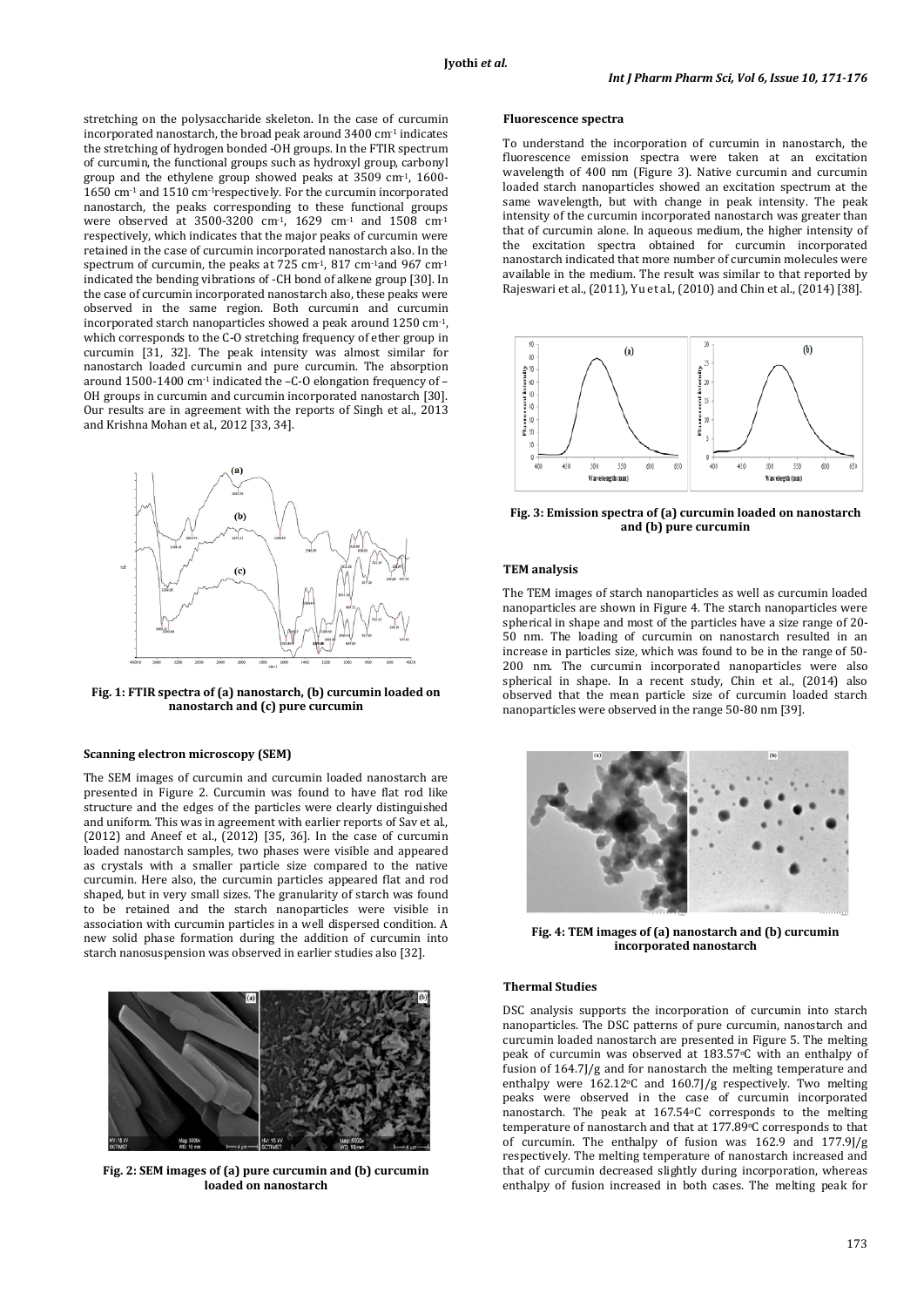curcumin reduced in intensity in the nanostarch loaded sample indicating the existence of major interaction between curcumin and nanostarch in the loaded sample.



**Fig. 5: DSC melting curves of (a) pure curcumin, (b) curcumin incorporated nanostarch and (c) nanostarch**

## **X-ray diffraction analysis**

The XRD patterns of pure curcumin, nanostarch and curcumin incorporated starch nanoparticles are represented in Figure 6. The percentage crystallinity of curcumin was 78.6% and that of nanostarch was 59.36%. The broad XRD pattern of nanostarch below 30°indicates its semi-crystalline nature. The crystallinity of curcumin was not much altered during incorporation into starch nanoparticles. The percentage crystallinity of curcumin incorporated nanostarch was found to be 78.31%. The major peaks of curcumin were observed at angles 14.56, 17.16 and 21.05°. It was in agreement with the findings of Mallik et al., (2011) [40]. The major peaks of nanostarch were observed at angles 17.06 and a doublet around 22°. For curcumin loaded nanostarch, the absorption peaks were found at diffraction angles of 13.71, 17.89, 23.07 and 26.34°. Hence, the peaks of both curcumin and nanostarch were present in the loaded sample indicating the successful incorporation of both.



**Fig. 6: X-ray diffraction patterns of (a) pure curcumin, (b) nanostarch and (c) curcumin incorporated nanostarch**

## **Antioxidant activity**

Antioxidant activity of curcumin and curcumin loaded starch nanoparticles was studied by DPPH assay and the results are presented in Figure 7. Both curcumin and curcumin incorporated nanostarch showed almost similar activity. The EC-50 values obtained for curcumin was 0.045 mmol, which is in agreement with the report of Asouri et al., (2013) [41]. For curcumin incorporated starch nanoparticles, the EC-50 was 0.042 mmol. The results showed that loading of curcumin on nanostarch particles did not alter the antioxidant activity potential of the former.



**Fig. 7: Percentage inhibition of DPPH (10-2 mmol) at various concentrations of (a) curcumin and (b) nanostarch loaded curcumin**

## **Cytotoxicity study**

The optical density and percentage viability of the fibroblastic L929 cells after incubation with curcumin and curcumin incorporated starch nanoparticles at different concentrations are presented in Table 1. The data showed that both curcumin and curcumin incorporated starch nanoparticles were non-toxic to normal cells. At concentrations of 10 and 50µg/ml of curcumin, the percentage viability of cells was 89.90 and 55.52%, respectively, while that of curcumin incorporated starch nanoparticles with the same concentration, it was 89.35 and 55.85 %, respectively. In both cases, the percentage viability of the normal cells was greater than 50%, which means that both are non-toxic to normal L929 fibroblastic cells. Therefore, nanostarch loaded curcumin can be safely used for pharmaceutical applications.



**Fig. 8: Fluorescence images of L929 cell lines at 24h of incubation with (a) pure curcumin, (b) curcumin incorporated nanostarch and (c) untreated cells**

**Table 1: Percentage cell viability in L929 cell lines treated with native curcumin and curcumin loaded nanostarch**

| Sample                                     | % Cell viability at a concentration of |          |
|--------------------------------------------|----------------------------------------|----------|
|                                            | $10 \mu g/ml$                          | 50 μg/ml |
| Curcumin incorporated starch nanoparticles | 89.35                                  | 55.85    |
| Pure curcumin                              | 88.90                                  | 55.52    |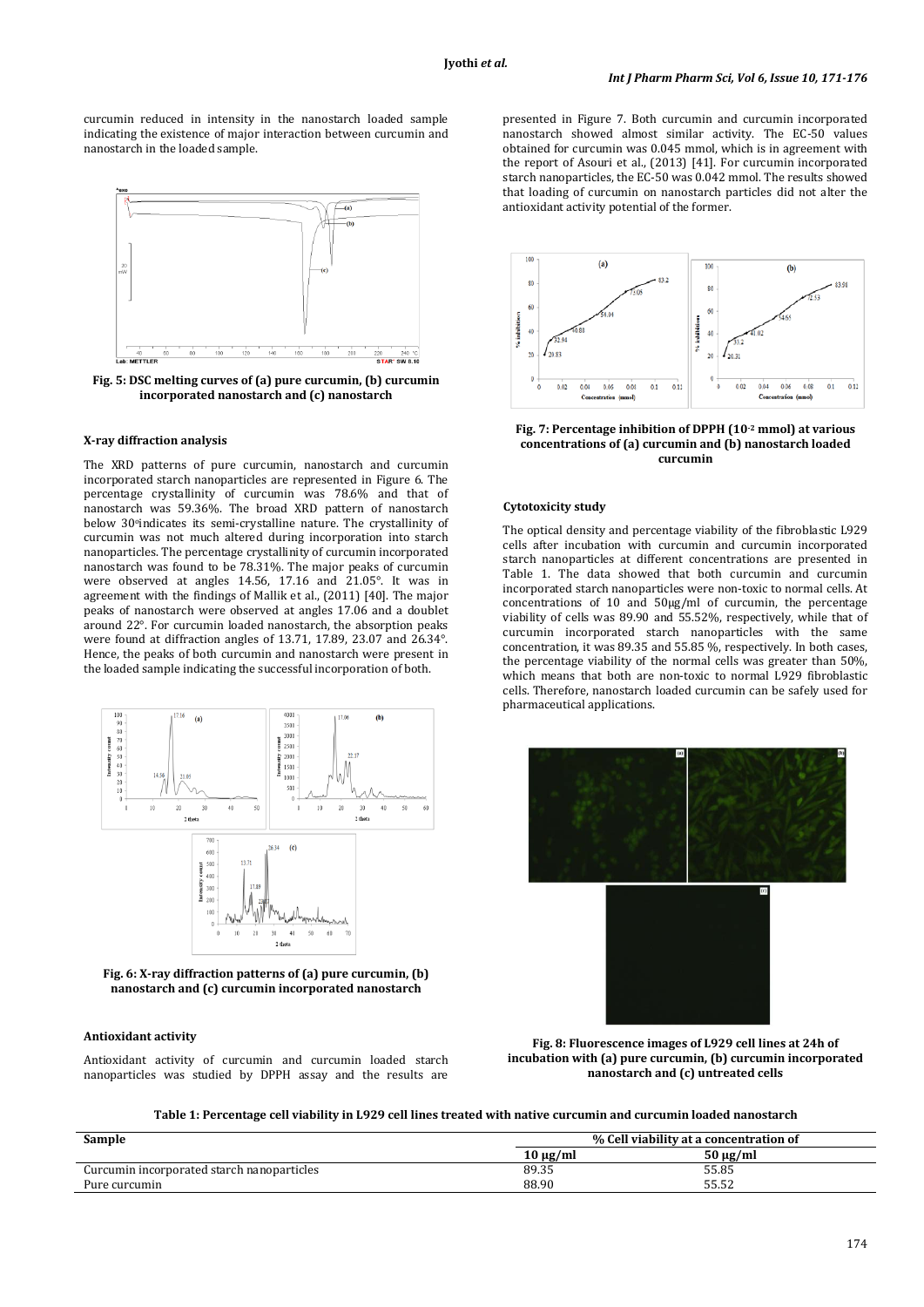### **Cellular uptake studies**

The cellular uptake of curcumin and curcumin incorporated nanostarch was carried out using L929 fibroblastic cells by fluorescent imaging. A significant increase in cellular uptake of curcumin was observed by the nanostarch loaded sample as seen from the fluorescent images (Figure 8). It was observed that after 24h of incubation with the cell lines, the fluorescence obtained for the sample treated with curcumin loaded on nanostarch was higher than that of native curcumin, which implies that the uptake of curcumin by cells was higher in the former case.

This observation was in agreement with earlier reports of Anitha et al., (2011), Mohanty et al., (2010) and Bisht et al., (2007) [16,42,11]. Therefore, loading on nanostarch was found to be a safe and effective tool for increasing the bioavailability of curcumin [16,42].

## **CONCLUSION**

Curcumin was successfully loaded on cassava starch nanoparticles prepared by acid hydrolysis, in order to increase its bioavailability. The loaded nanoparticles were characterized by TEM and SEM analysis. Emission spectra showed an increase in fluorescence intensity at 490 nm for the curcumin incorporated starch nanoparticles in comparison to that of native curcumin. FTIR and DSC analyses confirmed the curcumin incorporation in starch nanoparticles. Antioxidant activity determined by DPPH assay showed that it was on par for the native curcumin and nanostarch loaded curcumin. The curcumin incorporated starch nanoparticles were found to be non-toxic to L929 fibroblastic cells. The cellular uptake was significantly higher in the case of loaded curcumin and hence it can be safely used for pharmaceutical applications.

## **CONFLICT OF INTEREST**

I hereby state that no conflict of interest exists between me and the co-author of this manuscript.

Geetha. K. Athira

I hereby states that no conflict of interest exists between me and the first author of this manuscript.

A. N. Jyothi

## **ACKNOWLEDGEMENT**

The first author wishes to acknowledge the financial support provided by Kerala State Council for Science Technology and Environment (KSCSTE) for carrying out this research work, Sophisticated Test and Instrumentation Centre (STIC), Cochin University of Science and Technology, Kochi, for the SEM and XRD analysis and Biogenix Research Center for cellular studies.

### **REFERENCES**

- 1. Lee SJ, Rajasekharan SA, Schneider JP, Pochan DJ. Encapsulation of curcumin in self assembling peptide hydrogels as injectable drug delivery vehicles. Biomaterials 2011;32:5906-14.
- 2. Lin C, Lin J. Curcumin: a potential cancer chemopreventive agent through suppressing nf-κb signaling. Cancer Mol 2008;4:11-6.
- 3. Meng B, Li J, Cao H. Antioxidant and anti inflammatory activities of curcumin on diabetes mellitus and its complications. Curr Pharm Des 2013;19:11-3.
- 4. Choudhary N, Sekhon BS. Potential therapeutic effect of curcumin-an update. J Pharm Edu Res 2012;3:64-71.
- 5. Das RK, Kasoju N, Bora U. Encapsulation of curcumin in alignate-chitosan-pluronic composite nanoparticles delivery to cancer cells. Nanomedicine 2010;6:153-60.
- 6. Singh DP, Jayanthi C, Hanumanthachar KJ, Bharathi G. Enhancement of aqueous solubility of curcumin by solid dispersion technology. World J Pharm Pharm Sci 2013;2:4109-20.
- 7. Modasiya MK, Patel VM. Studies on solubility of curcumin. Int J Pharm Life Sci 2012;3:1490-7.
- 8. Yallapu MM, Jaggi M, Chauhan SC. Curcumin nanoformulations: a future nanomedicine for cancer. Drug Discov Today 2012;17:72-80.
- 9. Subhadradevi V, Christy J, Asok Kumar K, Umamaheswari M, Sivashanmugham AT. Induction of apoptosis and cytotoxic activities of methanolic extract of careya arborearoxb bark. Pharm Globale 2010;3:1-4.
- 10. Anuchapreeda S, Fukumori Y, Okonogi S, Ichikava H. Preparation of Lipid nanoemulsions incorporating curcumin for cancer therapy. J Nanotechnol 2012;1-11.
- 11. Bisht S, Feldmann G, Soni S, Ravi R, Karikar C, Maitra A, Maitra Polymeric nanoparticle ('nanocurcumin'): a novel strategy for human cancer therapy. J Nanobiotechnol 2007;5:1-18.
- 12. Ahmed K, Li Y, Mac Clements DJ, Xiao H. Nanoemulsion and emulsion based delivery systems for curcumin: encapsulation and release properties. Food Chem 2012;132:799-807.
- 13. Wang X, Jiang Y, Wang Y, Huang M, Ho C, Huang Q. Enhancing anti-inflammatory activity of curcumin through O/W nanoemulsions. Food Chem 2008;108:419-24.
- 14. Mukerjee A, Vishwanatha JK. Formulation, characterization and evaluation of curcumin-loaded PLGA nanospheres for cancer therapy. Anti Cancer Res 2009;29:3867-75.
- 15. Grabovac V, Bernkop-Schnurch A. Development and *in vitro* evaluation of surface modified poly (lactide-*co*-glycolide) nanoparticles with chitosan-4-thiobutylamidine. Drug Dev Ind Pharm 2007;33:767-74.
- 16. Anitha A, Deepagan VG, Divyarani VV, Deepthymenon, Nair SV, Jayakumar R. Preparation, characterization, *in vitro* drug release and biological studies of curcumin loaded dextran<br>sulphate-chitosan manoparticles. Carbohydr Polym nanoparticles. 2011;84:1158-64.
- 17. Misra R, Sahoo SK. Co-formulation of doxorubicin and curcumin in poly (D,L-lactide-*co*-glycolide) nanoparticles suppress the development of multidrug resistance in K562 cells. Mol Pharm 2011;8:852-66.
- 18. Kar SK, Akhtar F, Ray G, Pandey AK. Curcumin nanoparticles and methods of producing the same. School of Biotechnology: Jawaharlal Nehru University, New Delhi (India); 2010.
- 19. Yu H, Huang Q. Enhanced *in vitro* anticancer activity of curcumin encapsulated in hydrophobically modified starch. Food Chem 2010;119:669-74.
- 20. Paramera EI, Konteles SJ, Karathanos VT. Stability and release properties of curcumin encapsulated in *Saccharomyces cerevisiae,* betacyclodextrin and modified starch. Food Chem 2011;125:913-22.
- 21. Rajeswari LS, Moorthy SN, Rajasekharan KN. Preparation of cassava starch nanoparticles and their application as a carrier system for curcumin delivery. Int J Nanotechnol Appl (IJNA) 2011;5:193-201.
- 22. Sajeev MS, Moorthy SN, Kaliapan R, Rani VS. Gelatinization characteristics of cassava starch settled in the presence of different chemicals. Starch-Starke 2003;55:213-21.
- 23. Angellier H, Boisseau SM, Dole P, Dufresne A. Thermoplastic starch-waxy maize starch nanocrystals nanocomposites. Biomacromolecules 2006;7:531-9.
- 24. Patel R, Singh SK, Shrth NR, Gendle R. Development and Characterization of curcumin loaded transfersome for transdermal delivery. J Pharm Sci Res 2009;4:71-80.
- 25. Ak T, Gulcin I. Antioxidant and radical scavenging properties of curcumin. Chem Biol Interact 2008;174:27-37.
- 26. Arung ET, Wicaksono BD, Handoko YA, Kusuma IW, Yulia D, Sandra F. Anti-Cancer properties of diethylether extract of wood from sukun (*artocarpusaltilis*) in human breast cancer (t47d) cells. Trop J Pharm Res (TJPR) 2009;8:317-24.
- 27. Goncalves C, Pereira P, Schellenberg P, Coutinho PJ, Gama FM. Self-Assembled dextrin nanogel as curcumin delivery system. J Biomater Nanobiotechnol 2012;3:78-184.
- 28. Altunbas A, Lee SJ, Rajasekaran SA, Schneider JP, Pochan DJ. Encapsulation of curcumin in self assembling peptide hydrogels as injectable drug delivery vehicles. Biomaterials 2011;32:5906-14.
- 29. Le TMP, Pham VP, Dang TML, La TH, Le TH, Le QH. Preparation of curcumin-loaded pluronic F127/chitosan nanoparticles for cancer therapy. Adv Nat Sci Nanosci Nanotechnol 2013;4:1-4.
- 30. Kim HJ, Kim DJ, Karthick SN, Hemalatha1 KV, Justin Raj C, Ok S, Choe Y. Curcumin dye extracted from curcuma longa l. used as